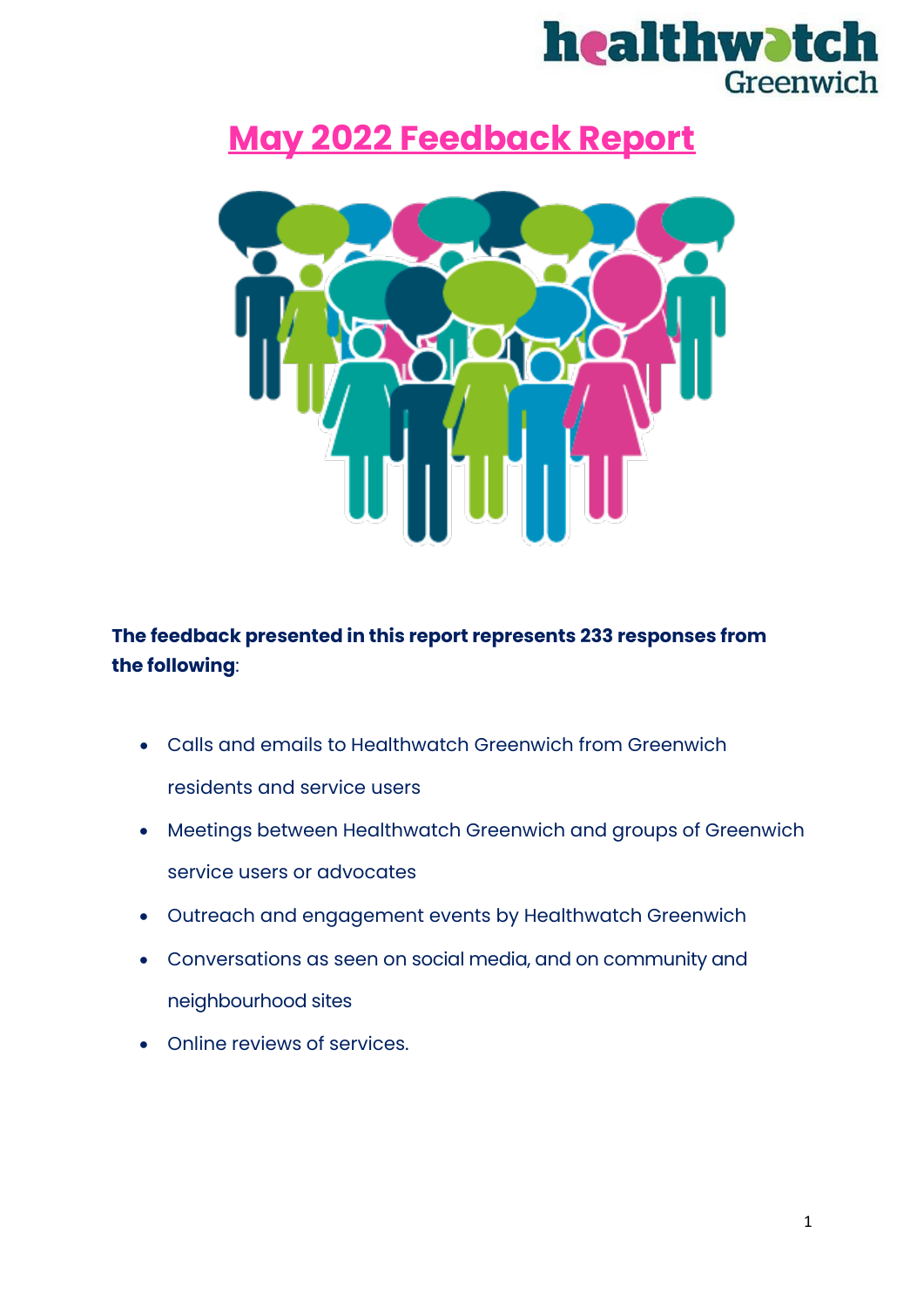

#### **GP Services**

We heard positive feedback about GP practices with efficient administration systems and staff delivering compassionate care.

*"…yes you have to call at 8am or 12pm for appointments, test results are only available after 2pm, but I find the surgery to be very well organised, generally runs to time, very helpful and friendly staff, really competent and thorough GPs."*

*"The doctor who I saw was friendly and gentle when taking my blood sample (I have fibromyalgia). He was understanding and tried his best not to bruise me. He was very gentle taking my blood, I didn't feel a thing."*

#### **Reception staff**

Service users report mixed experience with front desk staff. Whilst some say interaction is "kind" and "helpful", others tell us it's "rude" or "just awful". Some service users feel front desk staff act as gatekeepers, withholding access to services or not taking their concerns seriously.

*"I went in to speak to the receptionist to explain that I needed an appointment. She said 'your daughter must have a virus and she doesn't need a doctor's appointment.' Eventually I took my daughter to A&E - as she refused to book us an appointment - and my daughter had more than a virus."*

*"…the receptionist told me my condition is not serious and refused to book an appointment despite me explaining that I take immunosuppressants for a serious health condition. I am totally confused at what to do, left in the lurch and absolutely hate my decision to use this practice as my GP."*

*"[While waiting] I heard one receptionist say to several different people in person, and over the phone, words to the effect of "we can't help you".*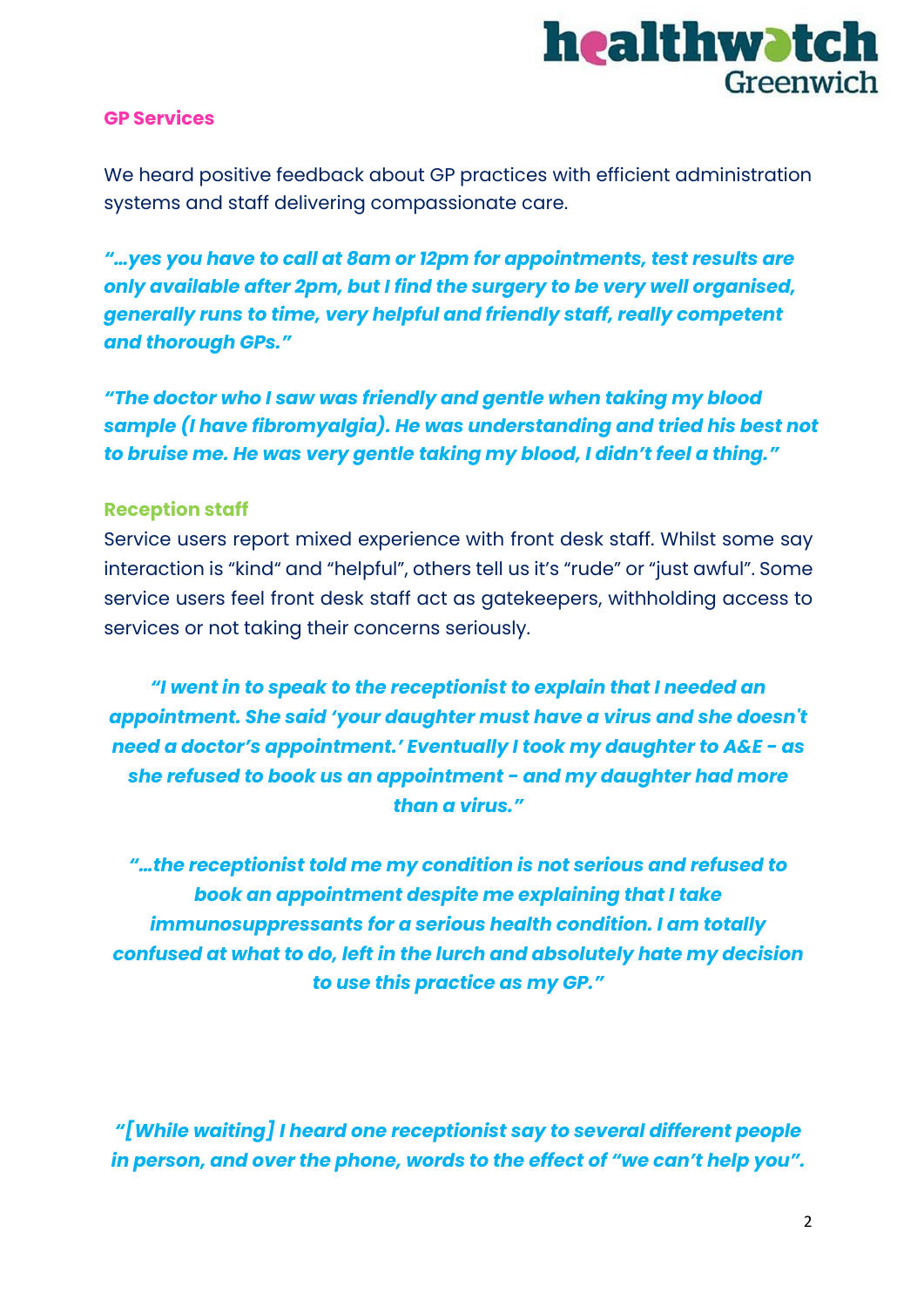

#### **Telephone waiting times and booking appointments**

Service users report long telephone waiting times when trying to book appointments. Before the pandemic, some practices allowed service users to book appointments themselves online. Service users would like to see this facility made available again.

*"…after waiting 40 minutes or more on the telephone, last thing you want to hear is 'no appointments - ring back tomorrow.'… maybe extra staff on telephone calls each morning would help to reduce waiting times? Looking forward to booking online appointments again - hopefully soon."*

*"They have such a bad service; I really don't understand - why do we have this My GP app if we can't make an appointment online? I've been ringing them since yesterday to make an appointment for my mom, but appointments are always full, or the waiting is too long. …why is no one doing anything to change this?"*

*"I had to wait 52 minutes until someone - finally - was able to answer my call."*

*"I tried for over 2 months to book an appointment with no avail. At one point I was curious to see how long they would keep me waiting on hold, trying to get through. I waited over 2 hours and shortly after the phone went dead – they must have cut me off."*

*"Calling at 8am when it opens - you get to be number 17 in the queue! Please add more staff to answer the phone or even better – allow patients to book appointments online."*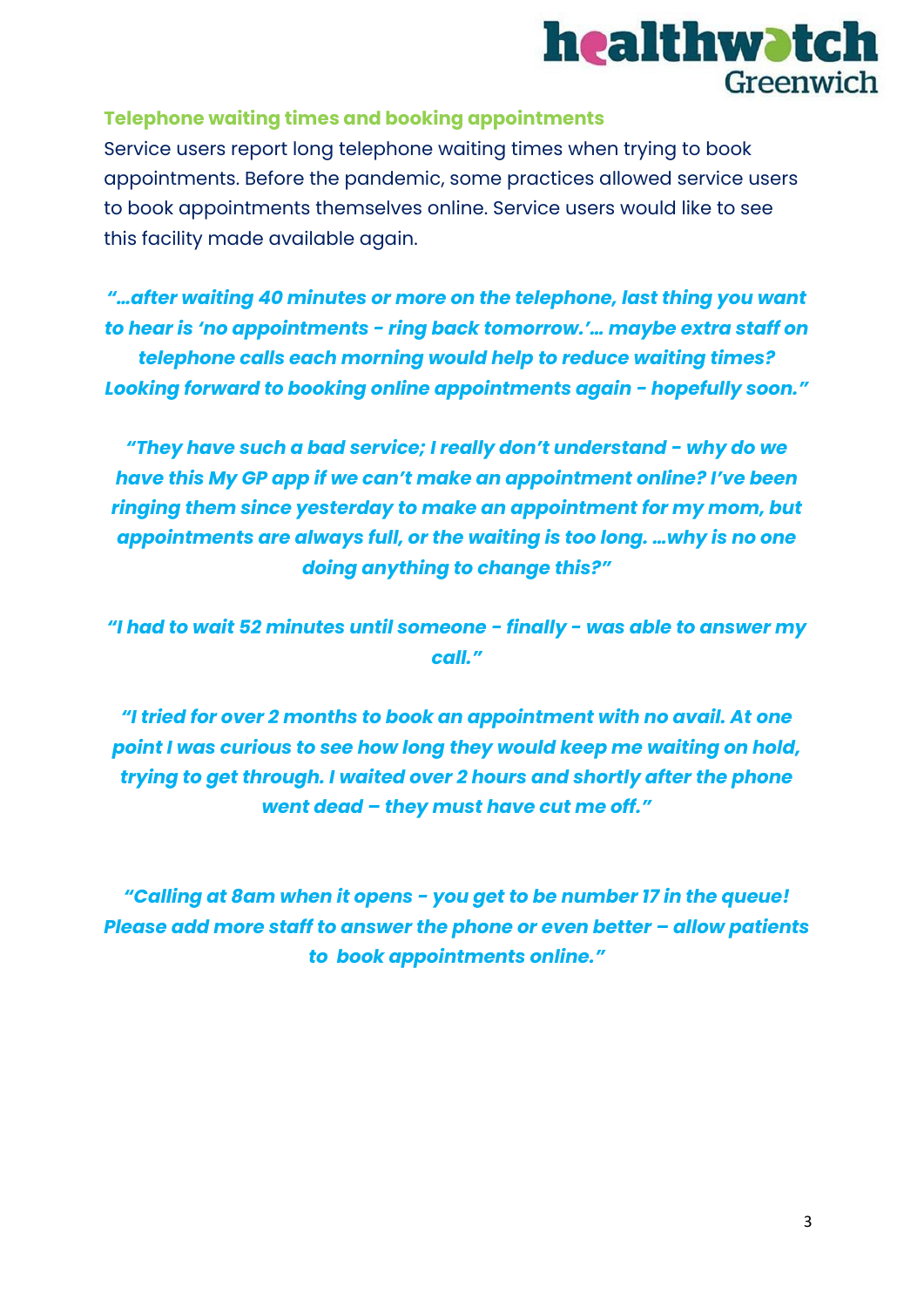

#### **eConsult**

While eConsult has improved access for those who have access to and can use smart phones/laptops, it has created an additional barrier for those:

- who do not speak or have limited English
- with poor literacy
- who live with cognitive impairment
- that have difficulty expressing their symptoms in writing
- who don't have access to a smart phone/laptop or do not feel confident using digital devices.

*"It has been hard to access my GP because I'm not online…"*

*"The only way you will get an appointment is to go down to the surgery before 8 am and ask and sit there. My mum is 81 and disabled. She suffers with COPD and swollen legs, yet she has had to do this several times because the eConsult is a waste of time. You get fobbed off when they eventually ring you.* 

*My mum had a fall in the new year. She hit her head and cut it open. I called an ambulance to get it sorted out and it's only now, months later, that the doctors want a scan done to see if there is any damage. She has a constant headache. I'm her carer and it's awful seeing her like this. The system is forcing her to go and sit in the surgery - just to get an appointment."*

Those using digital platforms and eConsult would like to see improvements.

*"When the original [pre-Covid] online booking system was working it was fine. Post Covid - eConsult system is ok to book an appointment but as for getting test results or sending a message – not good. It says 'try our online service.' Tried online for a blood test result and I sent a message. Got an email to say call the surgery. Tried calling the surgery and, as usual, no answer or you are no 5 in the queue - 10 mins later you are 4 in the queue 10 mins later still 4 in the queue. Needs to be sorted out, its awful"*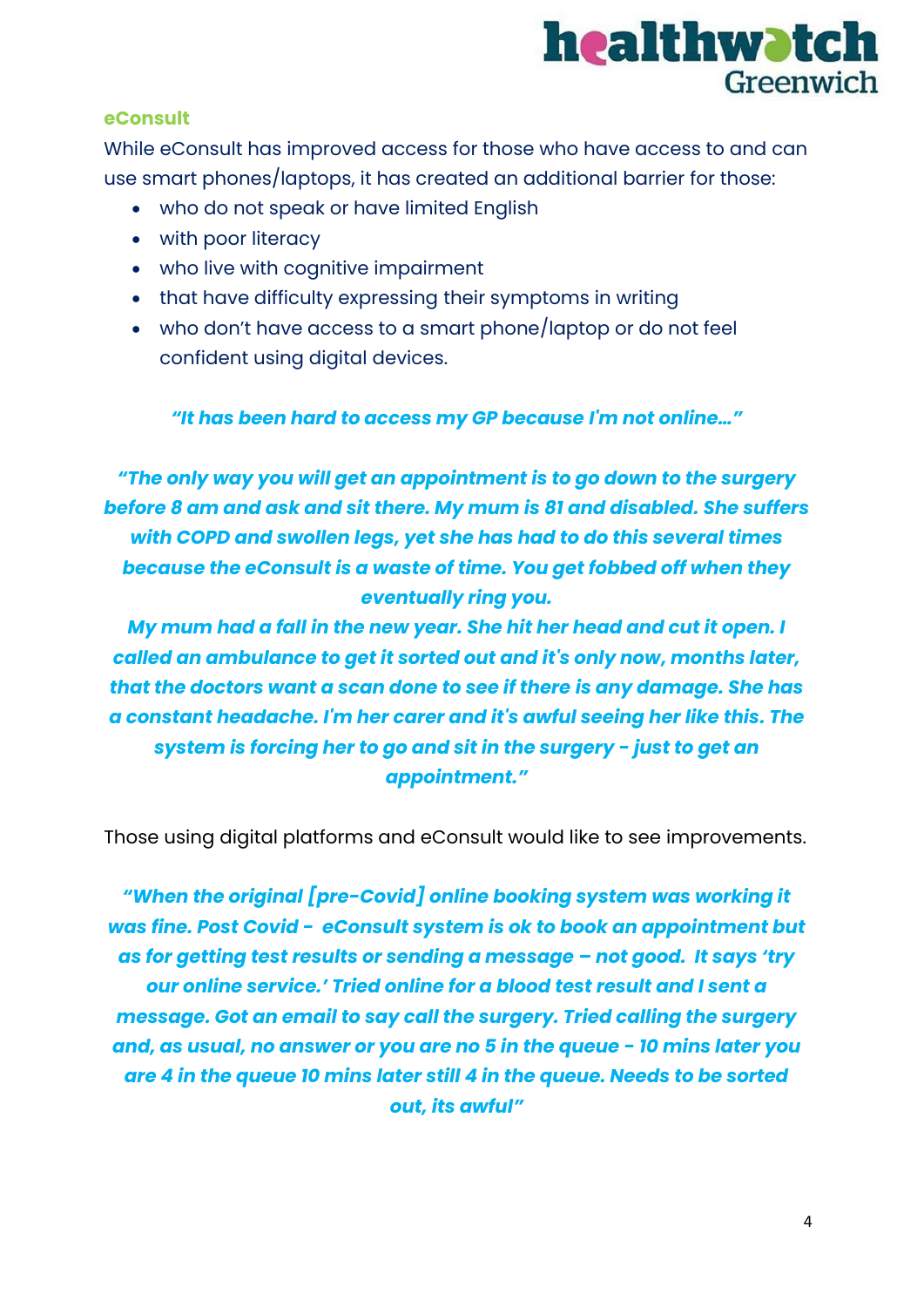

#### **Prescriptions**

Missed prescription requests, delays in getting prescriptions, and changes in the way prescription requests are made are all issues service users continue to tell us about.

## *"I'm constantly having to chase up prescriptions. My mother was hospitalised due to being left with no medication that she urgently needed."*

We also hear from service users who contact 111 to access medications because they've been unable to register with a GP practice, or their practice has not processed their prescription in a timely manner.

#### **Lewisham and Greenwich Trust – Queen Elizabeth Hospital (QEH)**

Queenie was pregnant and bleeding when she went to A&E at Queen Elizabeth Hospital. She says she spent seven hours waiting. Queenie said there was no urgency from staff, and she felt no one cared. Queenie said the doctor who eventually spoke to her didn't take her seriously. *"After a urine test, he said 'you are still pregnant – what do you want from me?' He acted like nothing had happened and I was wasting his time."*  Queenie said the lack of compassion made an already difficult situation worse.

Queenie got an appointment for a scan for the next day. *"In the end I lost my child that evening. I was still bleeding, and they couldn't find a heartbeat. The whole situation was awful. The lack of empathy at A&E, being spoken to like I was making it up. No one cared. It was traumatic. It's hard to talk about it. I don't want to make a complaint, but I want to share my story if it will stop this happening to someone else."*

#### **Waiting times at A&E for infants and toddlers**

Whilst adult service users continue to report long waiting times at A&E, we also heard from<sup>1</sup> parents with unwell infants and toddlers who also say they have had long waits to be seen.

<sup>&</sup>lt;sup>1</sup> See Gurpreet's case study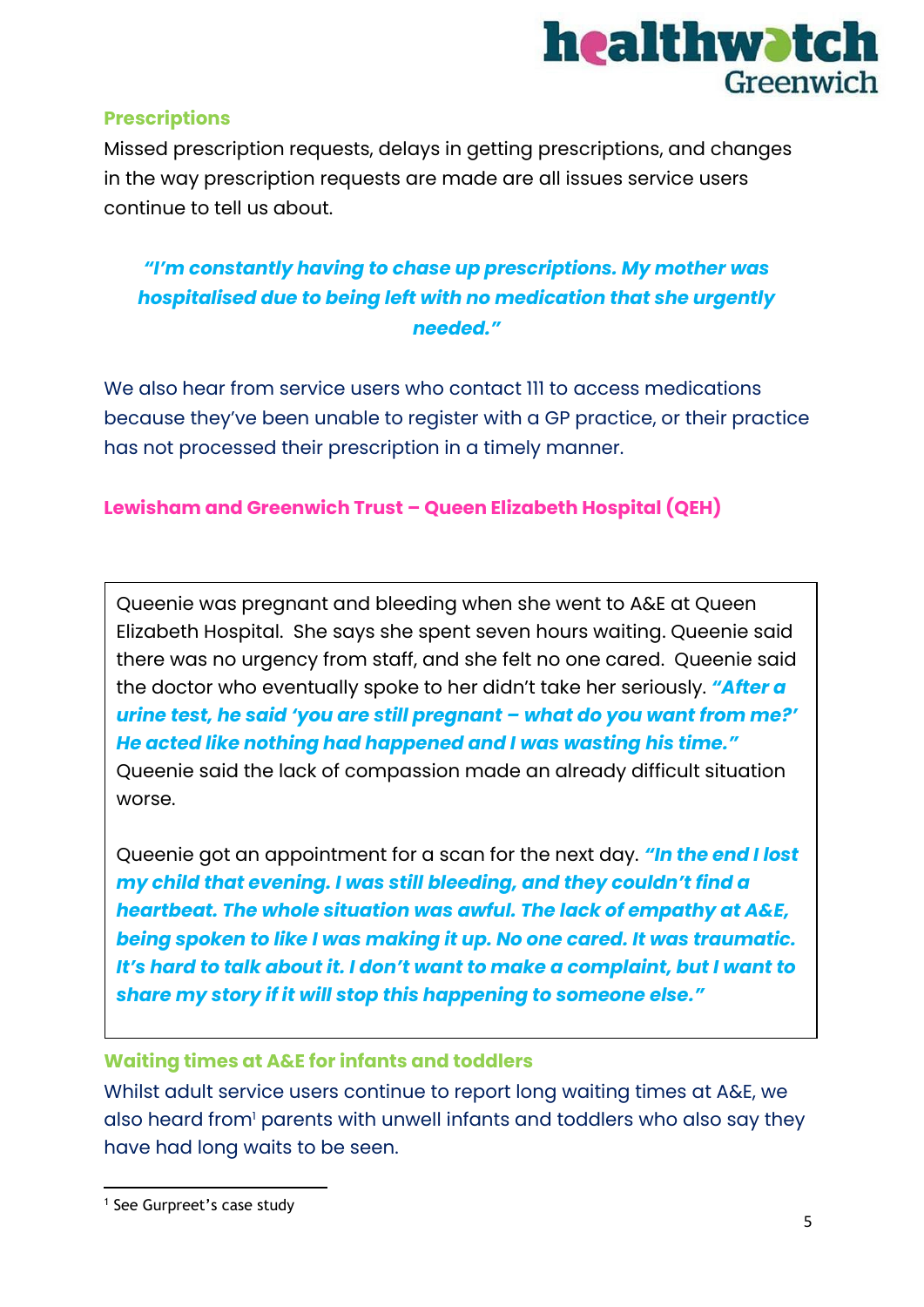# healthwatch Greenwich

*"You go to accident and emergency with your infant - with a high temperature, breathing problem, cough and they send you to the 'normal' queue – the adults' line - all waiting hours to get help…"*

#### **Gurpreet's experience of paediatric care**

Gurpreet called 111 when her 13mth old baby son became unwell and wouldn't stop crying. *"The call-handler booked me an appointment for 1 pm - so I expected to be seen at 1pm, but when we arrived, I was told that was just the "check-in" time. I know there are staff shortages, but the information given to me was wrong. I saw posters around Queen Elizabeth hospital that said you get fast-tracked if you call 111 first. That was not my experience."*

*We were asked to wait in a room where there were other children waiting to be seen-some of them seemed very sick. I could see another room with toys in and more space, that would have been better than having everyone crowded in together."*

In the end she waited four hours before her son was seen by a doctor. *"She wasn't kind at all. She just abruptly said - "why are you here?" When I started to speak - she cut me off and told me to just state his symptoms. She didn't acknowledge my son at all. At one point she said "take off his clothes" in a very terse way. When I protested about her tone - she just rephrased it to "remove his items". She put the cold stethoscope on his chest, but he was distressed, and it was difficult for me to hold him still. She seemed to get impatient with him and me. I understand that not everyone likes kids, but if you are going to check a sick baby you must know how to manage them. She was dismissive and didn't want to listen to me. She said* **"it's just a viral infection-just go home". She didn't give me any information or tell me what to do if he got worse."** Gurpreet said her baby didn't get better and she took him to an out of hours GP a few days later who said it was not a viral infection and prescribed medication.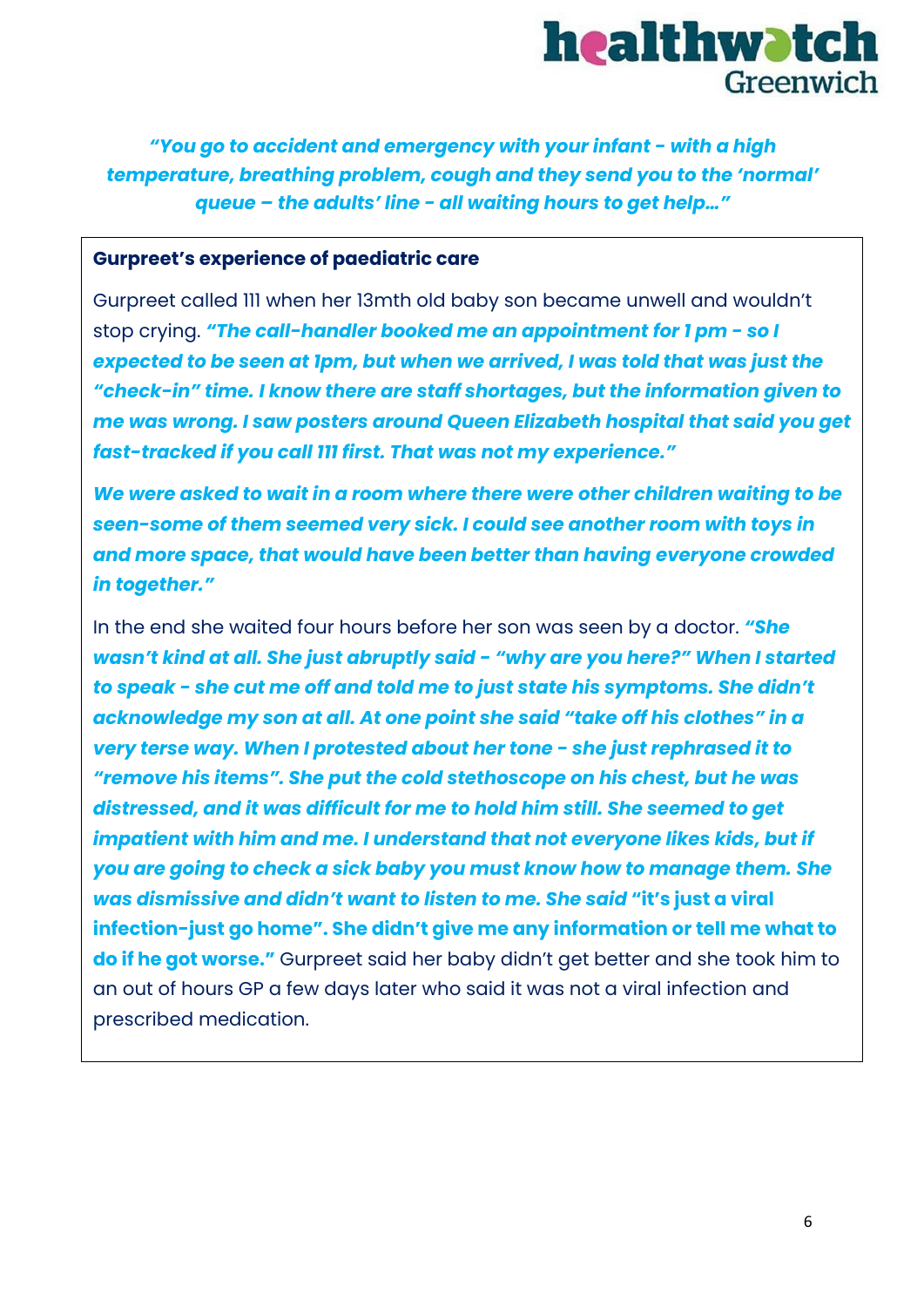

#### **Maternity services**

Users of maternity services at QEH continue<sup>2</sup> to share mixed experiences. Many say their experience was inconsistent – with excellent care and treatment on some wards/departments but poor in others.

*"… the doctors and NICU staff were all lovely, but most of the staff on ward seven were terrible. Waited more than two/ three hours, after the time I should have got them, for painkillers, even after buzzing for them."*

*"Ward 7 in Queen Elizabeth Hospital is the worse place to give birth-no manners, no respect for patients at all. Noise everywhere all the time, no quick diagnostic response, just noise all day, all night."*

#### **Precious's experience of maternity care**

Precious, who is Black British, gave birth to twins a couple of months ago. She says her prenatal experience was *"confusing"*. *"I was seen by multiple midwives, under a team of midwives. I thought I would get consistent care from one or two dedicated midwives. My friends, who gave birth at Lewisham Hospital at the same time as I did, had one midwife supporting them right up to the birth. And were able to build a relationship. I wasn't."*

Precious says her experience of giving birth at Queen Elizabeth Hospital was good. She was given pain relief when she requested it, and the midwives, doctors, and nurses were friendly, caring, and supportive. *"The doctor who did the C-section was very reassuring and very thorough when he explained it to me-that really helped."*

Her experience of postnatal care at QEH was not always positive and it was hard to work out what support and services were available to her. *After the baby was delivered a lot of people visited me on the ward, doctors, surgeons, interns, students, consultants*, *a lot of information was given. I felt overwhelmed and everything was a blur."*

<sup>&</sup>lt;sup>2</sup> Our previous reports in 2022 have recorded some of these in our case studies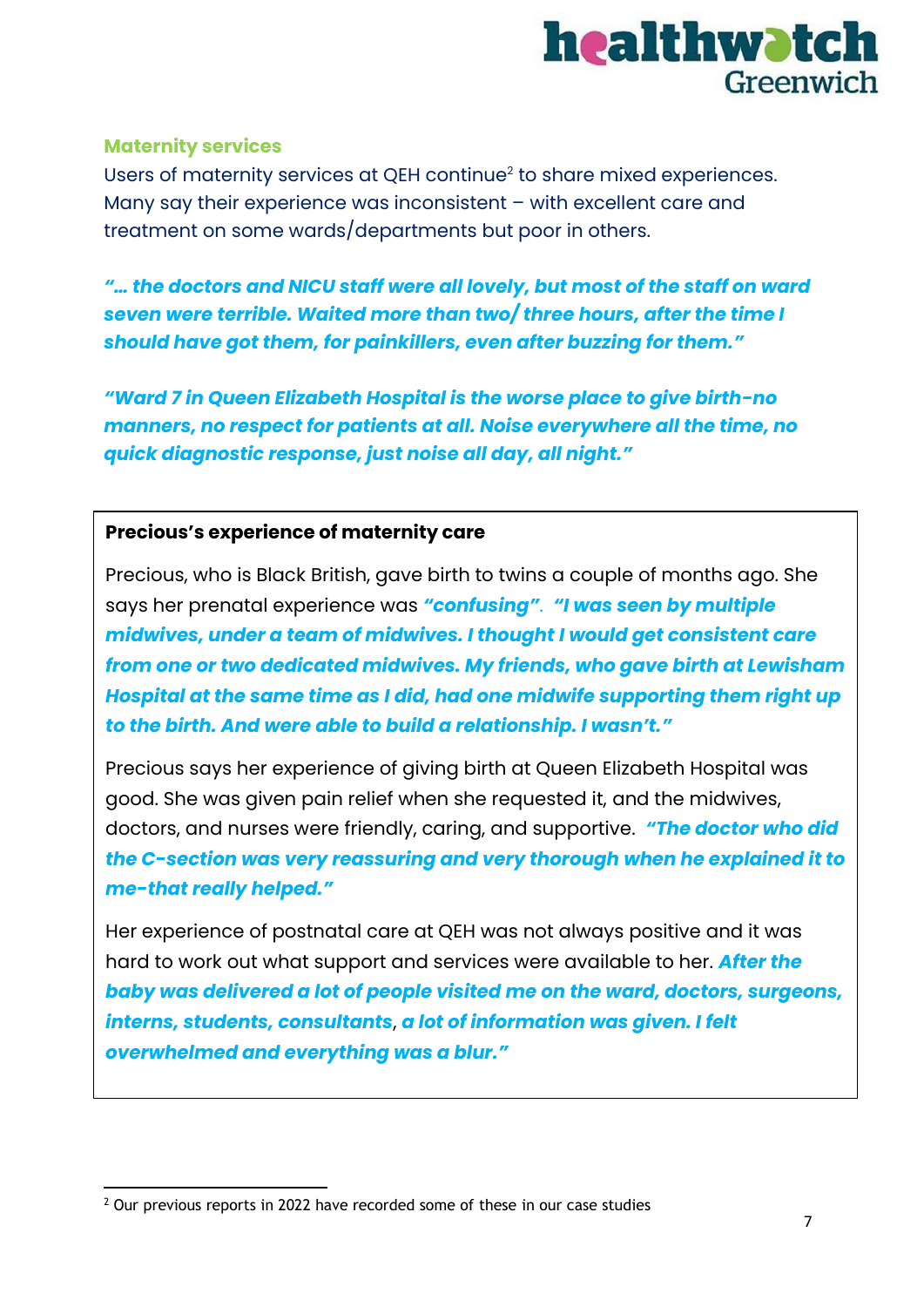# healthwatch Greenwich

### **Precious's experience of maternity care (cont)**

*"When I was discharged, they gave me a post-pregnancy booklet. It's 40 pages long! You are recovering, you have two babies to care for, pain to deal with, as a new mother, when are you supposed to find time to read it? I didn't have time to read the booklet so I had to depend on friends and family for information."*

*"The information is very good, but I could only pick it up and look at it after 6 weeks. It would have been much better to get this information before the babies arrived – when I had time to read it. And a booklet is not a great format – what about video, audio book, podcast – that would have been more useful."*

Precious says she had problems feeding one of her twins and couldn't get him to latch on even after getting instructions from the breast-feeding consultant. She tried bottle feeding, but he still wasn't feeding properly. *"He was distressed. He looked like he was in pain. I broke down because I was not able to feed my baby. No one looked into it. He was crying all the time. He would literally scream.* Desperate to get help, Precious says she went to the children's ward at QEH, two infant feeding centres, midwives, and the health visitor but *"No one did anything. They just kept telling me "maybe he is a fussy eater, maybe it's the formula, maybe it's the bottle." I even had an online infant feeding session on zoom. I sent a recording of him in distress, crying, but they still wouldn't take me seriously. I knew something wasn't right but as a new mother I didn't know what was wrong. I had never seen a baby behave in this way. Finally, a consultant who watched him referred him to St Thomas where his tongue tie was cut."* Precious said during this whole process her family noticed her mental health was declining. *"I wasn't offered any emotional support and I didn't trust my GP or health visitor to tell them how I was feeling. My family could see what was happening, they knew I needed help. I had to find this myself – no one offered me support for my mental health."*